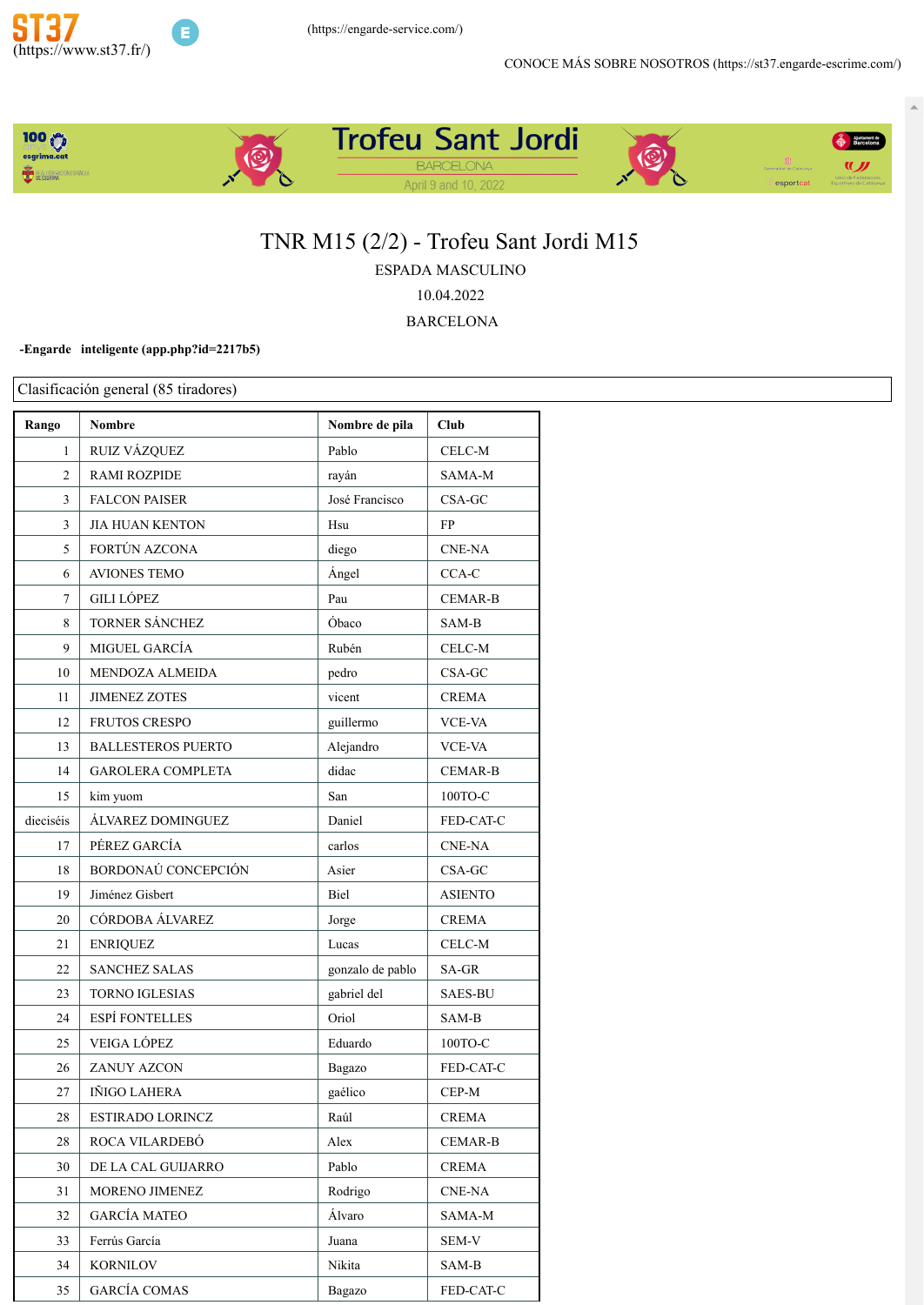|                 | DE 'MICHIELI VITTURI                                      | federico                                      | PICIO          |                                                                      |
|-----------------|-----------------------------------------------------------|-----------------------------------------------|----------------|----------------------------------------------------------------------|
|                 |                                                           | (https://engarde-service.com/)<br>pol CEMAR-B |                |                                                                      |
| https://w<br>38 | PUJOL IBARBLE<br><del>/w.st37.fr/)</del><br>AYALA SARDINA | mateo                                         |                | CELC-M CONQCE MÁS SOBRE NOSOTROS (https://st37.engarde-escrime.com/) |
| 39              | RODRÍGUEZ VARELA                                          | César                                         | $CCA-C$        |                                                                      |
| 40              | FERNÁNDEZ ALCANTUD                                        | Alejandro                                     | SADA-AB        |                                                                      |
| 41              | <b>ESQUINAS PALAU</b>                                     | Álvaro                                        | $CSA-GC$       |                                                                      |
| 42              | <b>CEBUC</b>                                              | Eduard Mihai                                  | EDMC-VA        |                                                                      |
| 43              | RAZQUÍN CARRASCO                                          | Mario                                         | CELP-MA        |                                                                      |
| 44              | <b>MARTINEZ CANTOS</b>                                    | Raul                                          | SADA-AB        |                                                                      |
| 45              | <b>COPLENAS</b>                                           | Alejandro                                     | SAJI-V         |                                                                      |
| 46              | FERRER BARATA                                             | Nicolás                                       | SEM-V          |                                                                      |
| 47              | HERNÁNDEZ GONZÁLEZ                                        | Jorge                                         | $CSA-GC$       |                                                                      |
| 48              | ARIAS CARBALLEIRA                                         | Felipe                                        | $CEC-C$        |                                                                      |
| 49              | RAMIREZ PEINADO                                           | Carlos                                        | $CEP-M$        |                                                                      |
| 50              | MARQUETA PEÑA                                             | Pablo                                         | CELC-M         |                                                                      |
| 51              | CAPÓN RODRÍGUEZ                                           | Biel                                          | SAM-B          |                                                                      |
| 52              | VIOLA CILLEROS                                            | Bruno                                         | SAM-B          |                                                                      |
| 53              | $\ensuremath{\mathrm{SINGH}}$                             | Armaanjot                                     | FED-CAT-C      |                                                                      |
| 54              | <b>MELLOR</b>                                             | Nathan Kyle                                   | SADA-AB        |                                                                      |
| 55              | MOYA CASASOLA                                             | Carlos                                        | CELP-MA        |                                                                      |
| 56              | <b>GILI LÓPEZ</b>                                         | Joel                                          | <b>CEMAR-B</b> |                                                                      |
| 57              | <b>BROGNA SANCHO</b>                                      | Martin                                        | SAM-B          |                                                                      |
| 58              | <b>BRAVO LÓPEZ</b>                                        | Adriano                                       | CELP-MA        |                                                                      |
| 59              | PANADERO NOCEDA                                           | Mario                                         | <b>SAES-BU</b> |                                                                      |
| 60              | POVEDA BLANCO                                             | Daniel Barlevi                                | $CSA-GC$       |                                                                      |
| 61              | RAZQUÍN CARRASCO                                          | Rafael                                        | CELP-MA        |                                                                      |
| 62              | <b>KEMPYNCK</b>                                           | Siméon                                        | FCO ESCRIME    |                                                                      |
| 63              | SARRATE INCHUSTA                                          | Diego                                         | CNE-NA         |                                                                      |
| 64              | VAL ARROYO                                                | Gonzalo Del                                   | VCE-VA         |                                                                      |
| 65              | RODRÍGUEZ LAGUNA                                          | Victor                                        | SA-LO          |                                                                      |
| 66              | SANCHIDRIAN GUTIERREZ                                     | Alejandro                                     | SAMA-M         |                                                                      |
| 67              | <b>BROVARD MORENA</b>                                     | Eric                                          | $CEP-M$        |                                                                      |
| 68              | VAZQUEZ CAMBON                                            | Pablo                                         | CEC-C          |                                                                      |
| 69              | <b>BABIA PRIU</b>                                         | Jordi                                         | FED-CAT-C      |                                                                      |
| 70              | <b>BINDER ARROYO</b>                                      | Gabriel                                       | FED-M-C        |                                                                      |
| 71              | <b>URMAN MARISCAL</b>                                     | Julen                                         | CNE-NA         |                                                                      |
| 72              | HERNÁNDEZ GARCÍA DE LA PARRA                              | Shuarma                                       | SA-LO          |                                                                      |
| 73              | <b>MARIN PEÑAS</b>                                        | Ricardo                                       | <b>SAES-BU</b> |                                                                      |
| 74              | NAVARRO SANCHEZ                                           | Denis                                         | SAJI-V         |                                                                      |
| 75              | RABADAN MARTINEZ                                          | Mateo                                         | $CEA-Z$        |                                                                      |
| 76              | ROGER ESCALA                                              | Pol                                           | CEMAR-B        |                                                                      |
| 77              | MUÑOZ GONZALEZ                                            | Alvar                                         | <b>VCE-VA</b>  |                                                                      |
| 78              | <b>GONZALEZ YERMOLAYEV</b>                                | Ivan                                          | VCE-VA         |                                                                      |
| 79              | <b>GARCIA ARAGO</b>                                       | David                                         | SEM-V          |                                                                      |
| 80              | QUINTANA TRUJILLO                                         | Daniel                                        | $CSA-GC$       |                                                                      |
| 81              | DEL RIO SANTAMARIA                                        | Sergi                                         | CEMAR-B        |                                                                      |
| 81              | <b>GORBACHEV</b>                                          | Aleksandr                                     | <b>CEMAR-B</b> |                                                                      |
| 83              | REGUEIRA ORIHUELA                                         | Mario                                         | $CSA-GC$       |                                                                      |
| 84              | <b>FRANCO ROBLES</b>                                      | Anton                                         | 100TO-C        |                                                                      |
| 85              | <b>MARTIN MONTOZA</b>                                     | Roger                                         | <b>CEMAR-B</b> |                                                                      |

Document engarde-service [\(//engarde-service.com\)](https://engarde-service.com/) - 10/04/2022 15:26:31

*This document is automatically refreshed, you can refresh it yourself more frequently*